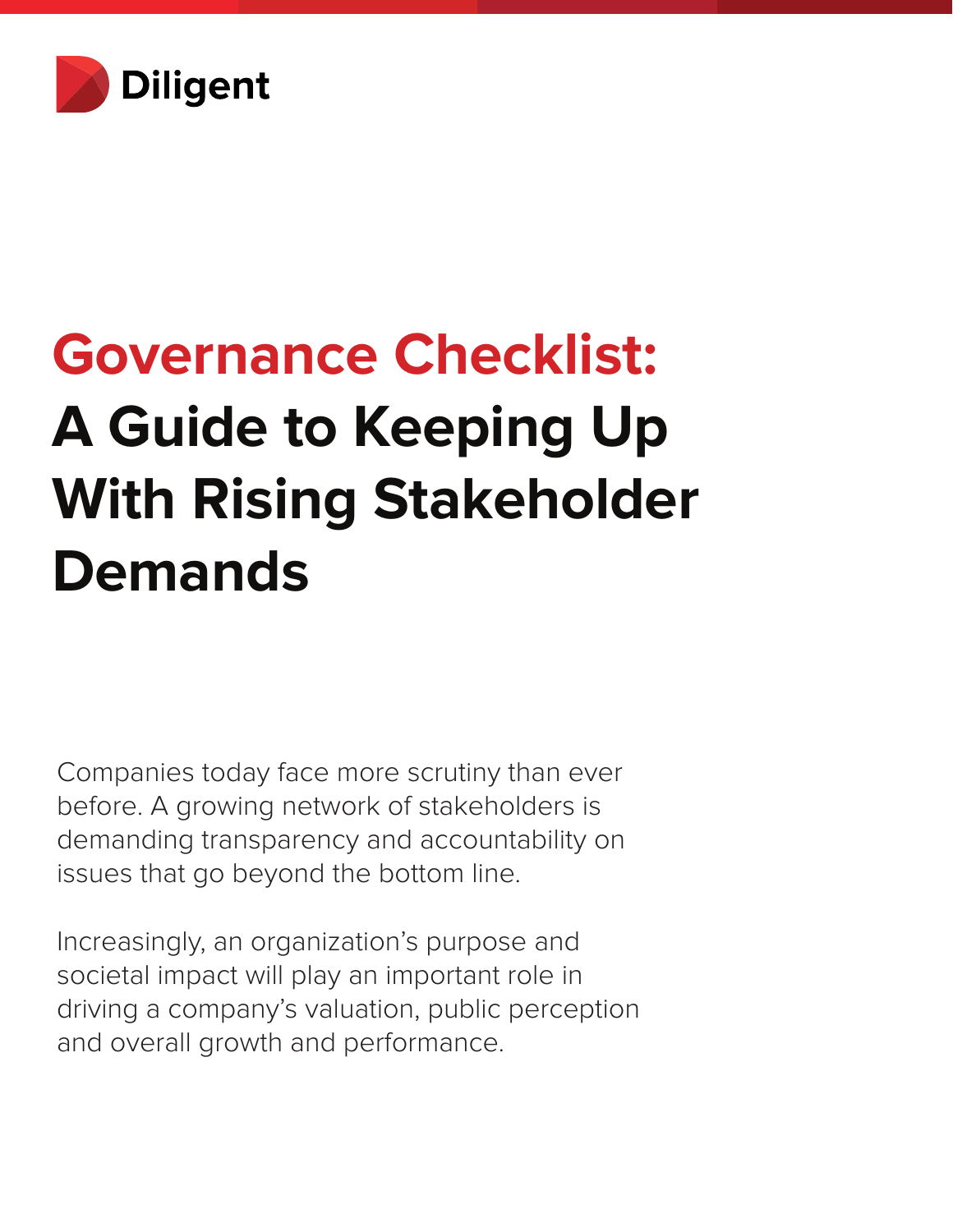## **Challenges**

The rising demands of stakeholder capitalism require greater vigilance and foresight than ever before. To summarize these challenges, today's organizations face:



**Increased demands for transparency and accountability from all stakeholder groups**



**Lack of standard reporting frameworks, metrics or investor alignment on critical issues like ESG, DE&I and climate**



**Lack of visibility into peer group data, benchmarking and disclosures**



**Enhanced levels of cyber risk brought on through new virtual working models**



**Poor visibility into organizational risk posture (operations, reputation, cyber, etc.)**



**Legacy technology systems, which lack the integrations required to meet future disclosure obligations**



**An increasingly competitive labor marketing demanding enhanced oversight from boards and leadership**

#### **Shifting the Governance Roadmap**

As stakeholder demands rise, companies may need to rethink their governance infrastructures (i.e., process, technology, skills) to accommodate new expectations and regulations. This guide outlines the four steps needed to build a modern governance infrastructure.



**1. Establish an Intelligence Framework**



**2. Integrate Data & Reporting**



**3. Secure All Board & Executuve Communications**



**4. Drive Board Performance**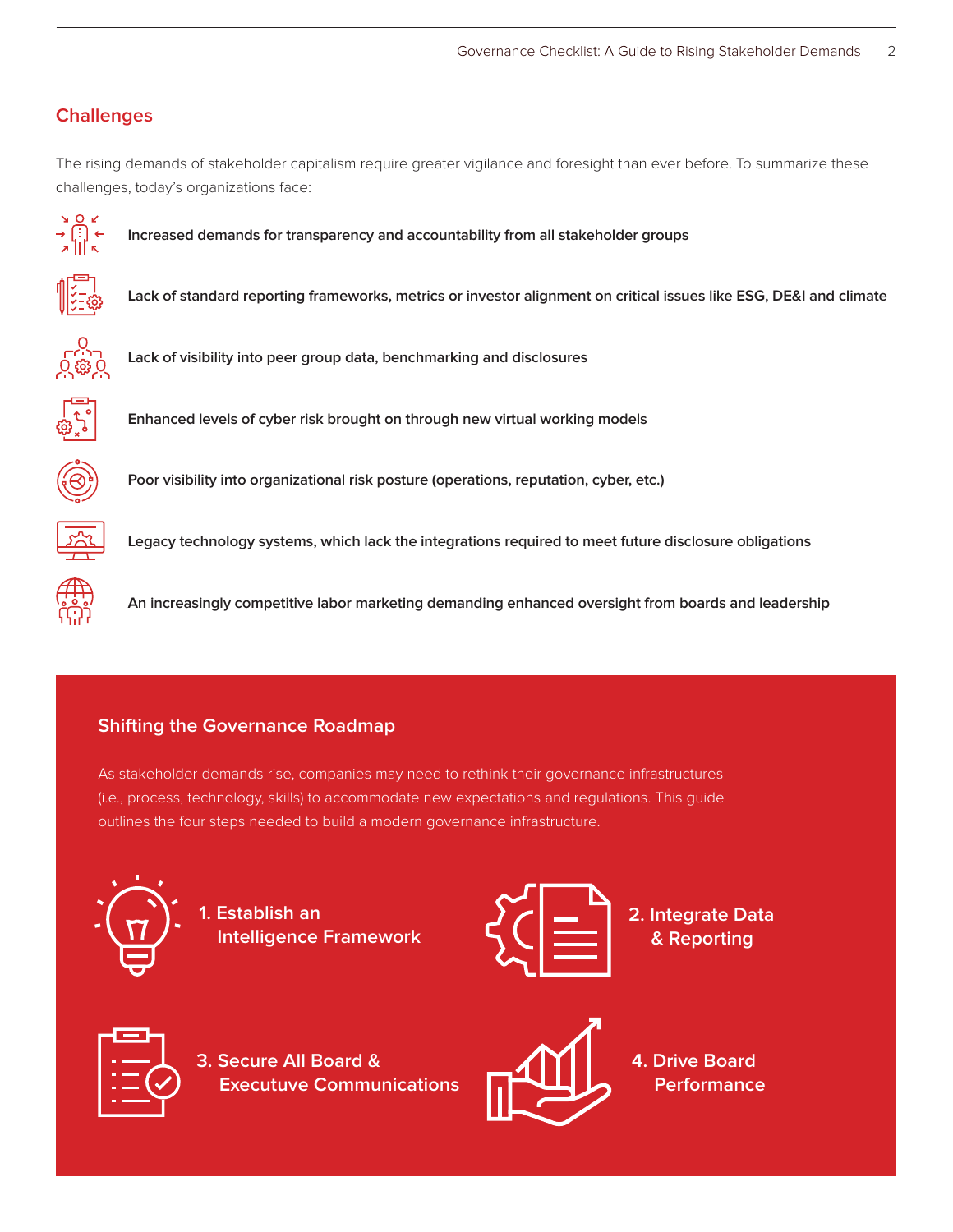

# **1. Establish an Intelligence Framework**

#### *Access and curate the information your organization needs to remain vigilant on stakeholder sentiment.*

Organizations that don't have a constant pulse on the stakeholder landscape may find themselves blindsided by shareholder proposals, proxy advisor recommendations or say-on-pay votes. With a holistic, real-time view of stakeholder sentiment and peer benchmarking, your organization will be better equipped to engage with investors and mitigate shareholder activists.

With the right technology in place, today's general counsels and corporate secretaries have the power to enhance visibility across the organization by curating the information that matters most.

#### **Required Capabilities**

- $\Box$  Monitor competitors and industry landscape
- $\Box$  Monitor the evolving regulatory landscape, globally and locally
- $\Box$  Monitor stakeholder sentiment and reputation
- $\Box$  Curate important news and articles for board members and executives
- $\Box$  Model various peer groups based on investor and proxy advisor parameters
- $\Box$  Search and compare proxy disclosures (e.g., climate, diversity) across thousands of companies
- $\Box$  Benchmark against peers on ESG standards, executive pay and other governance metrics
- $\Box$  Model and evaluate pay-for-performance plans and measure compensation according to relevant performance metrics

| Diligent<br>Compensation & Governance Intel | GL P4P Snapshot<br><b>ISS Simulator</b><br>P4P Snapshot                                                                                                                                                                                                                              |
|---------------------------------------------|--------------------------------------------------------------------------------------------------------------------------------------------------------------------------------------------------------------------------------------------------------------------------------------|
| Dashboard<br>⋒                              | Glass Lewis Inc., the world largest independent provider of governance and support service, has partnered<br>with Dilligent to deliver market-leading analysis for CEO compensation and pay for performance P4P reviewer.                                                            |
| P4P Modeler<br>ail                          | ACME Inc.                                                                                                                                                                                                                                                                            |
| P4P Snapshot<br>ß                           | Glass Lewis P4P Peers                                                                                                                                                                                                                                                                |
| GL P4P Snapshot                             | A-F Modeling                                                                                                                                                                                                                                                                         |
| 3C My Peers                                 | The A-F Modeling is a projection of the upcoming Glass Lewis Pay for Performance Analysis. It uses a combination of newly disclosed comp<br>and performance figures and user inputs for the most recent year (for both reference company and Glass Lewis constructed P4P peers) to p |
| (P) Equity Compensation                     | analysis. The original currency of the reference company will apply.                                                                                                                                                                                                                 |
| $\circ$<br>CG Risk Monitor                  | <b>Enable A-F modeling</b>                                                                                                                                                                                                                                                           |
| ⊛<br>Interlocks & Connections               | <b>Historical Compensation Grade</b>                                                                                                                                                                                                                                                 |
| My Watchlist                                | FY 2020: C<br>FY 2019: C<br>FY 2018: C                                                                                                                                                                                                                                               |
| Market Guidelines                           | FY 2020 Pay-for-Performance Grade                                                                                                                                                                                                                                                    |
| Disclosure Search<br>Ω                      | 100                                                                                                                                                                                                                                                                                  |
| đħ.<br>Portfolio Screening                  | А                                                                                                                                                                                                                                                                                    |

## **Ask About These Diligent Capabilties**

- **Media and regulatory monitoring**
- **Peer group modeling and benchmarking**
- **Disclosure search tool**
- **Exclusive access to Glass Lewis data, modeling and methodology**
- **Pay-for-performance analysis**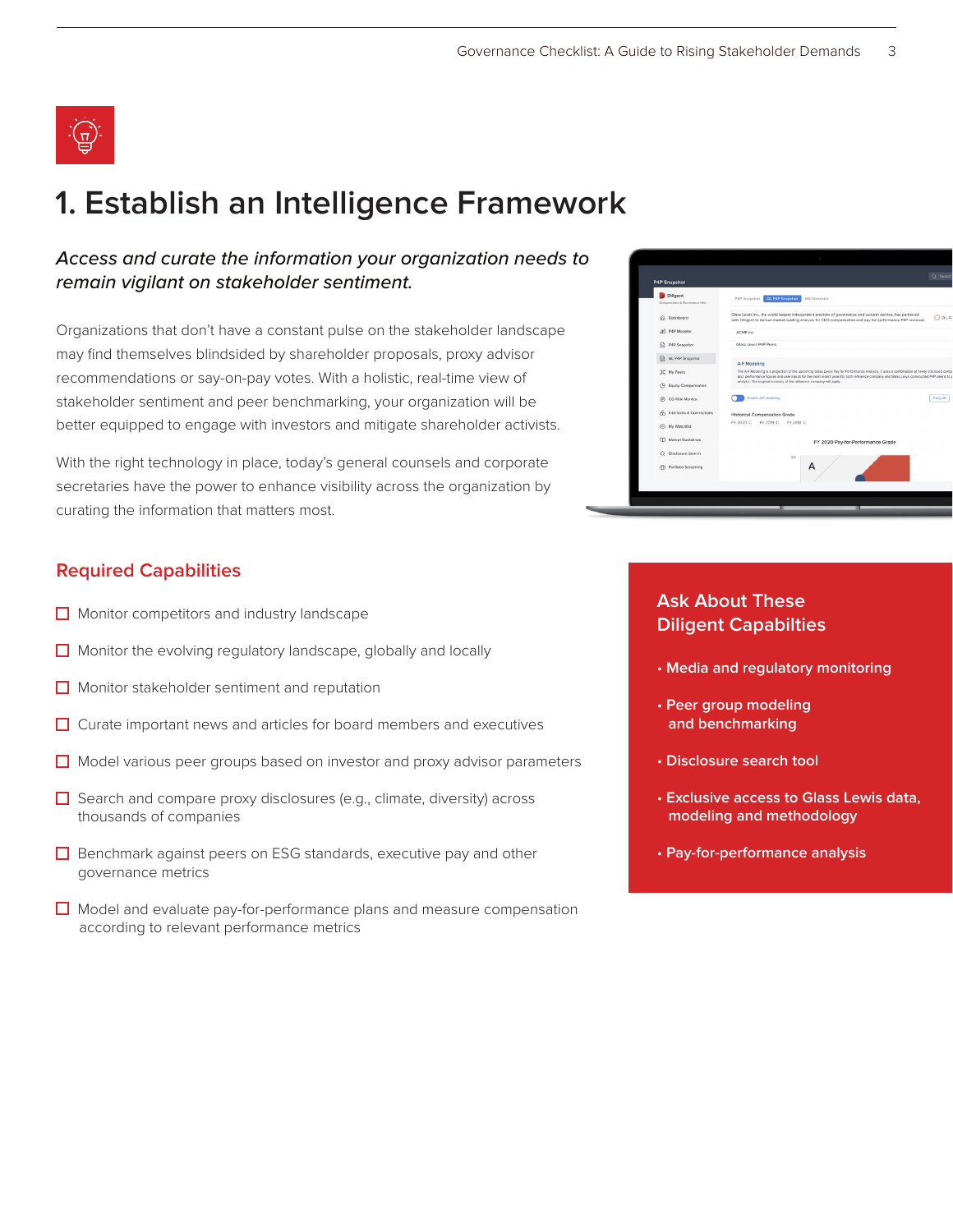

# **2. Integrate Data & Reporting**

#### *Navigate and prepare for upcoming regulations and stakeholder expectations.*

Forthcoming regulations around ESG and data privacy will require organizations to meet complex reporting requirements in the months ahead. However, few companies are prepared for this lift from a data and technology perspective. In a November 2021 survey by Censuswide, respondents who lacked confidence in their risk and compliance capabilities cited three common barriers: (a) difficulties providing real-time reporting, (b) legacy systems that create silos, and (c) ineffective methods of illustrating or interpreting data.

Platforms that leverage robotic process automation are effective at gathering information across disparate systems and data sources (whether internal or external) so that organizations can meet the myriad reporting obligations ahead.



#### **Required Capabilities**

- $\Box$  Gather, prepare and analyze data across legacy systems
- $\Box$  Integrate external data sources and benchmarking
- $\Box$  Compare organizational data against regulatory standards and frameworks (e.g., TCFD, GDPR)
- $\Box$  Monitor internal operations according to risk thresholds
- $\Box$  Power dashboards and visualizations for the board and executive team
- $\Box$  Provide assurance for ESG programs and public-facing commitments

## **Ask About These Diligent Capabilties**

- **ESG data solutions**
- **Risk management integrations**
- **Subsidiary management capabilities**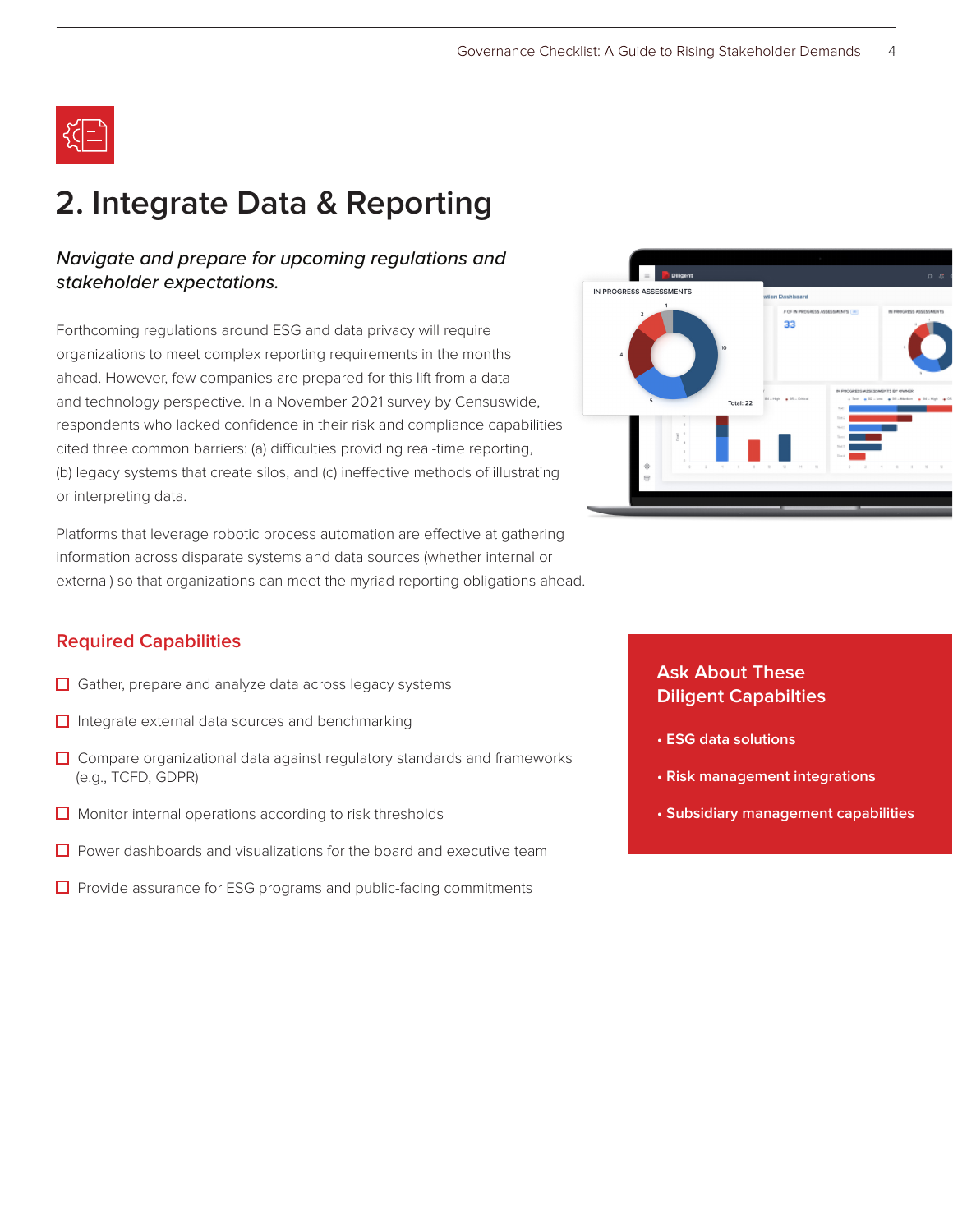

# **3. Secure All Board & Executive Communications**

## *Maintain a secure line of sight into confidential channels while minimizing risk.*

In a virtual, work-from-home world, the risk of cyber breaches has skyrocketed, and so have the implications. Following a cyber breach, significant business consequences ensue including loss of valuable IP, loss of consumer trust, reputational damage, fines and negative press – just to name a few.

Boards and executives remain the most attractive targets, yet few organizations have sealed off communications on encrypted channels. A comprehensive governance program mitigates information leaks, enables easy collection of critical information from board members and executives, and ensures a dedicated communication channel in crisis times.



#### **Required Capabilities**

- $\Box$  Leverage one secure platform to manage all sensitive board and executive materials (e.g., board books, meeting minutes, financials)
- $\Box$  Securely share virtual meeting links
- $\Box$  Protect peer-to-peer communication between board members or executives
- $\Box$  Securely share documents with trusted third parties (e.g., auditors, consultants, outside counsel)
- $\Box$  Enable the ability to remotely wipe data on devices that are lost or stolen
- $\Box$  Establish advanced settings for privacy shielding, user permissions and data storage
- $\Box$  Establish a secure, dedicated channel for crisis communications
- $\Box$  Establish virtual data rooms for special projects or M&A transactions

## **Ask About These Diligent Capabilties**

- **Board meeting management**
- **Virtual meeting capabilities**
- **Secure peer-to-peer messaging**
- **Secure meeting workflows**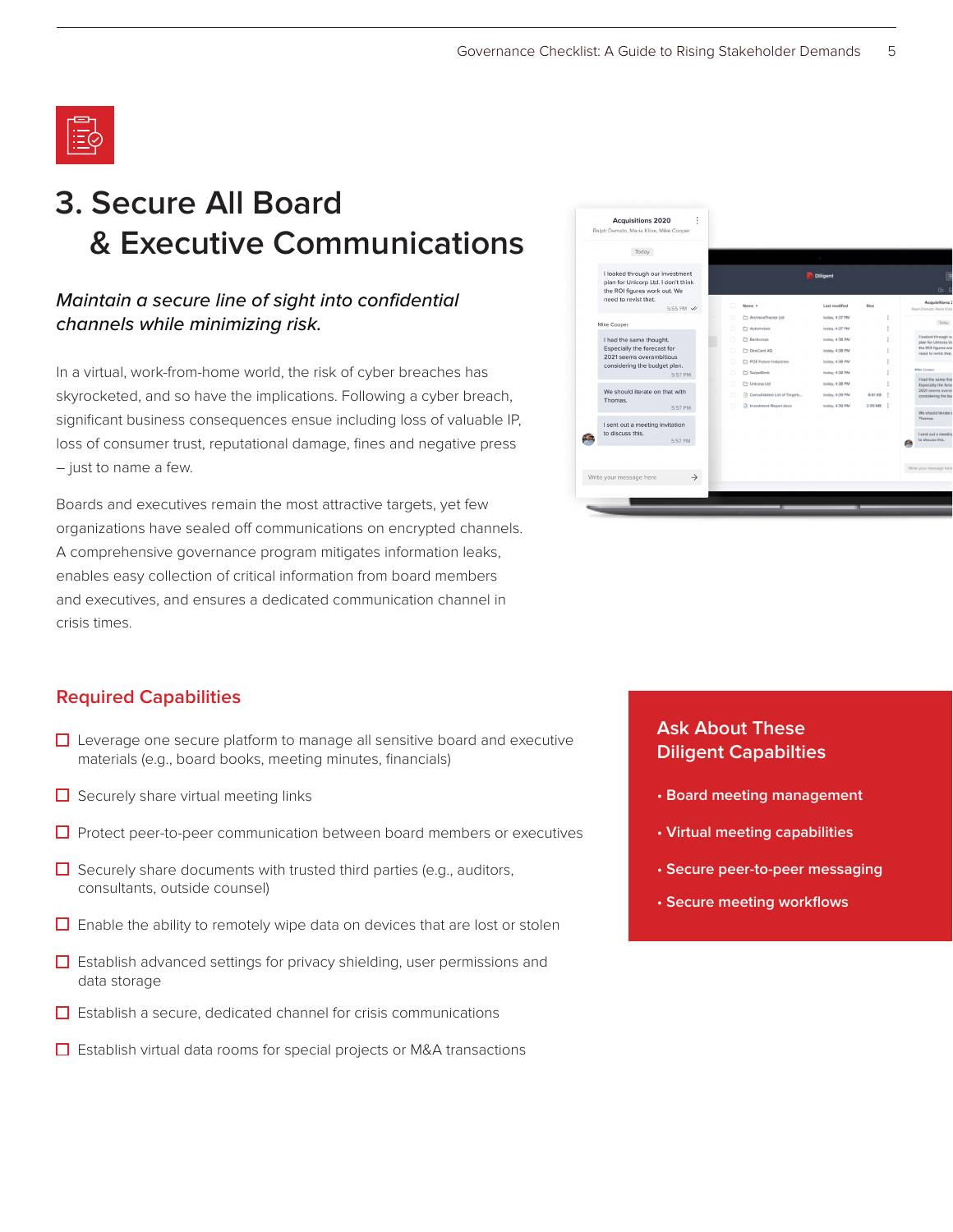

# **4. Drive Board Performance**

#### *Cultivate an engaged board and leverage directors' strengths effectively.*

To future-proof the organization for the challenges ahead, board performance and composition are key. Board members and their skill sets must be diverse in ways that mirror the organization's long-term strategy and equip the organization to address evolving stakeholder demands. Optimizing board processes also plays an important role in shifting the time and energy from administrative processes to more strategic outputs.

When a board is functioning at its best, diversity becomes a mindset, not a finish line; evaluations are regarded as opportunities for improvement rather than a check-the-box exercise; and board processes are streamlined wherever possible.



#### **Required Capabilities**

- $\Box$  Collect and analyze board evaluations within your board management software
- $\Box$  Establish a process for virtual signatures and minutes approvals
- $\Box$  Curate important action items onto a board member homepage
- $\Box$  Access a vast database of board candidates based on advanced search criteria
- $\Box$  Access a large network of diverse and rising candidates based on desired criteria
- $\Box$  Tap into a rich library of governance research and thought leadership

#### **Ask About These Diligent Capabilties**

- **Board homepage & notifications**
- **Board candidate database**
- **Automated D&O questionnaires**
- **Research, events, thought leadership**
- **DocuSign integration**

#### **See Diligent in Action**

Learn why over 1 million users from across 25,000 organizations trust Diligent solutions for governance, risk, audit, compliance and ESG. Schedule a meeting with a Diligent advisor.

**[SCHEDULE A MEETING](https://www.diligent.com/request-a-demo/?uRLBrand=Boards)**